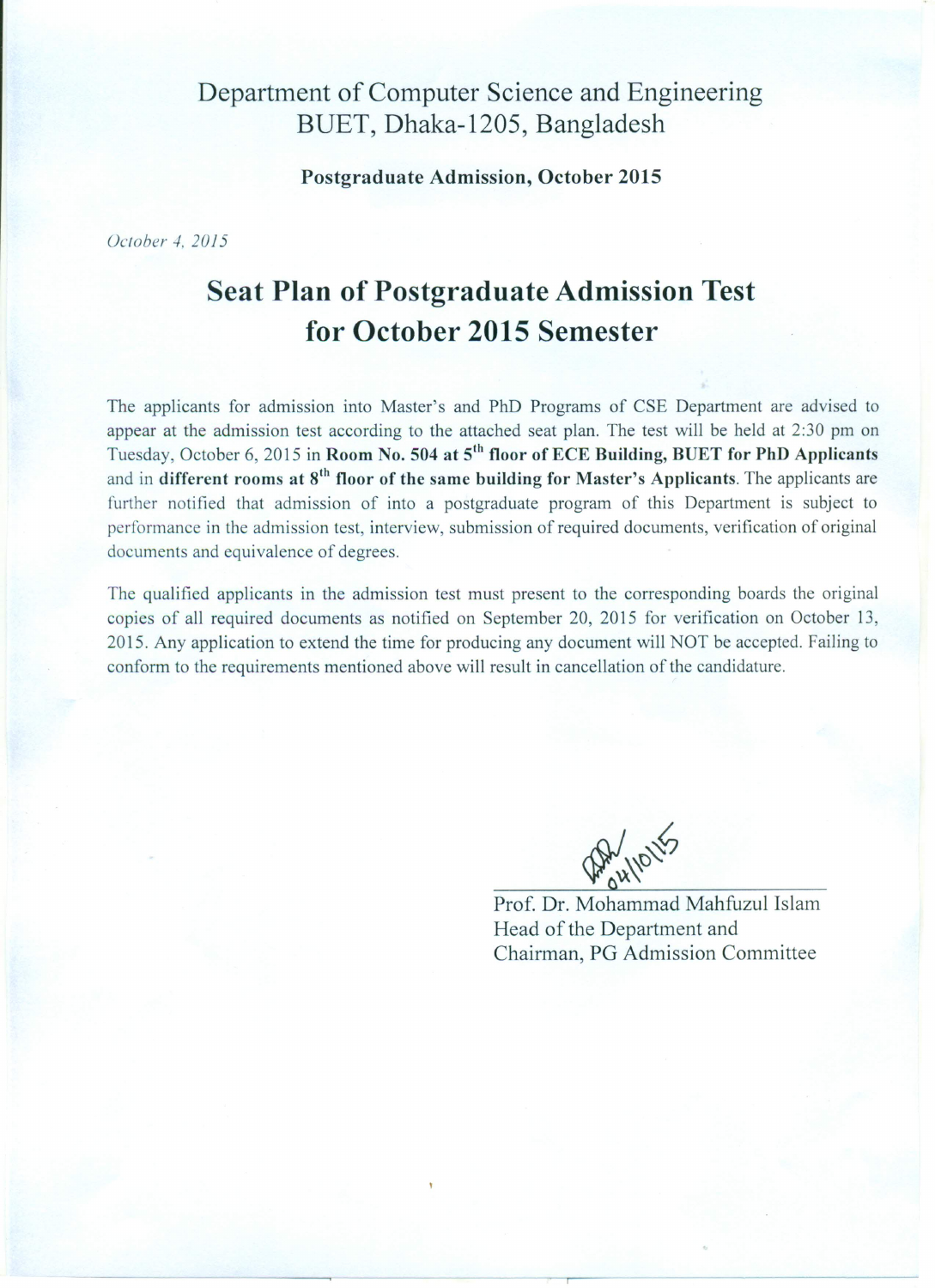# Department of Computer Science and Engineering BUET, Dhaka-1205, Bangladesh

# **Seat Plan for Postgraduate Admission Test** Time: 2:30 pm, Date: October 6, 2015

| <b>Application Serial No.</b> | Program              | Room No.                     |
|-------------------------------|----------------------|------------------------------|
| 050003-050101                 | M. Sc. / M. Engg.    | 802                          |
| $050103 - 050213$             | $M.$ Sc. $/M.$ Engg. | 803                          |
| $050214 - 050298$             | $M.$ Sc. $/M.$ Engg. | 804                          |
| $050300 - 050373$             | M. Sc. / M. Engg.    | 805                          |
| $050374 - 050462$             | M. Sc. / M. Engg.    | $808-A$                      |
| $050463 - 050533$             | M. Sc. / M. Engg.    | 808-B                        |
| 050536 - 050597               | M. Sc. / M. Engg.    | 808-C                        |
| 050598 - 050669               | M. Sc. / M. Engg.    | $808-D$                      |
| 050670 - 050738               | M. Sc. / M. Engg.    | $812-A$                      |
| 050001 - 050646               | Ph. D.               | Graduate Class<br>Room (504) |

Please see the other pages for room-wise detailed seat plan.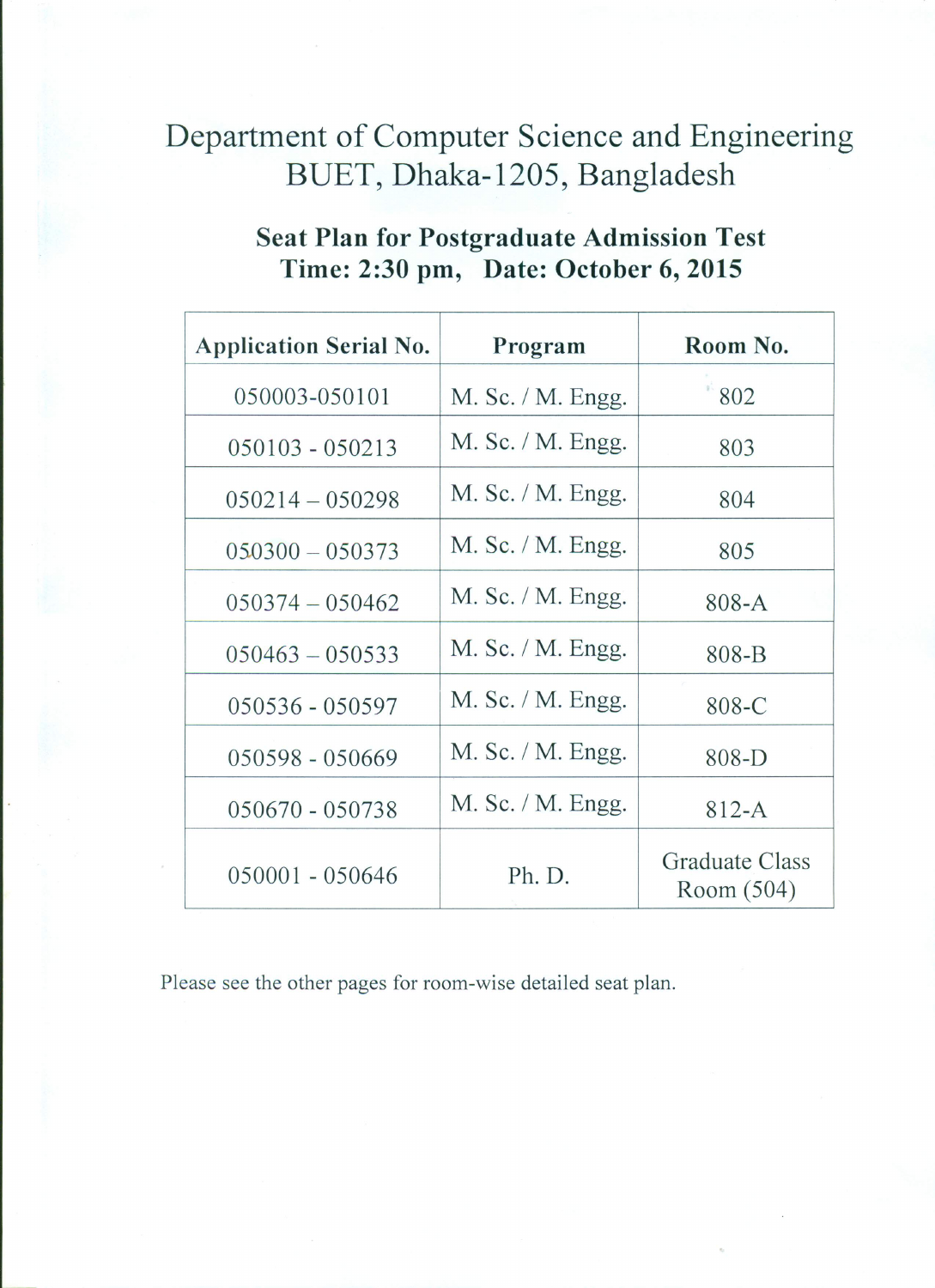#### **Postgraduate Admission Test, October 2015 Semester Seat Plan of Room No. 802 Application Serial Range: 50003-50101 (52)**

| $\mathcal I$   | 50003 | empty | 50017 | 50041 | empty | 50062 | 50079 | empty | 50093 |
|----------------|-------|-------|-------|-------|-------|-------|-------|-------|-------|
| $\overline{2}$ | 50005 | empty | 50019 | 50044 | empty | 50064 | 50082 | empty | 50094 |
| 3              | 50007 | empty | 50024 | 50049 | empty | 50065 | 50085 | empty | 50095 |
| $\overline{4}$ | 50008 | empty | 50030 | 50052 | empty | 50066 | 50086 | empty | 50096 |
| 5              | 50009 | empty | 50032 | 50053 | empty | 50069 | 50087 | empty | 50097 |
| 6              | 50013 | empty | 50034 | 50054 | empty | 50071 | 50088 | empty | 50099 |
| 7              | 50014 | empty | 50035 | 50056 | empty | 50074 | 50091 | empty | 50100 |
| 8              | 50015 | empty | 50036 | 50057 | empty | 50076 | 50092 | empty | 50101 |
| 9              | 50016 | empty | 50038 | 50061 | empty | 50077 |       |       |       |
|                |       |       |       |       |       |       |       |       |       |

| 50041 | empty | 50062 |
|-------|-------|-------|
| 50044 | empty | 50064 |
| 50049 | empty | 50065 |
| 50052 | empty | 50066 |
| 50053 | empty | 50069 |
| 50054 | empty | 50071 |
| 50056 | empty | 50074 |
| 50057 | empty | 50076 |
| 50061 | empty | 50077 |

| 50079 | empty | 50093 |
|-------|-------|-------|
| 50082 | empty | 50094 |
| 50085 | empty | 50095 |
| 50086 | empty | 50096 |
| 50087 | empty | 50097 |
| 50088 | empty | 50099 |
| 50091 | empty | 50100 |
| 50092 | empty | 50101 |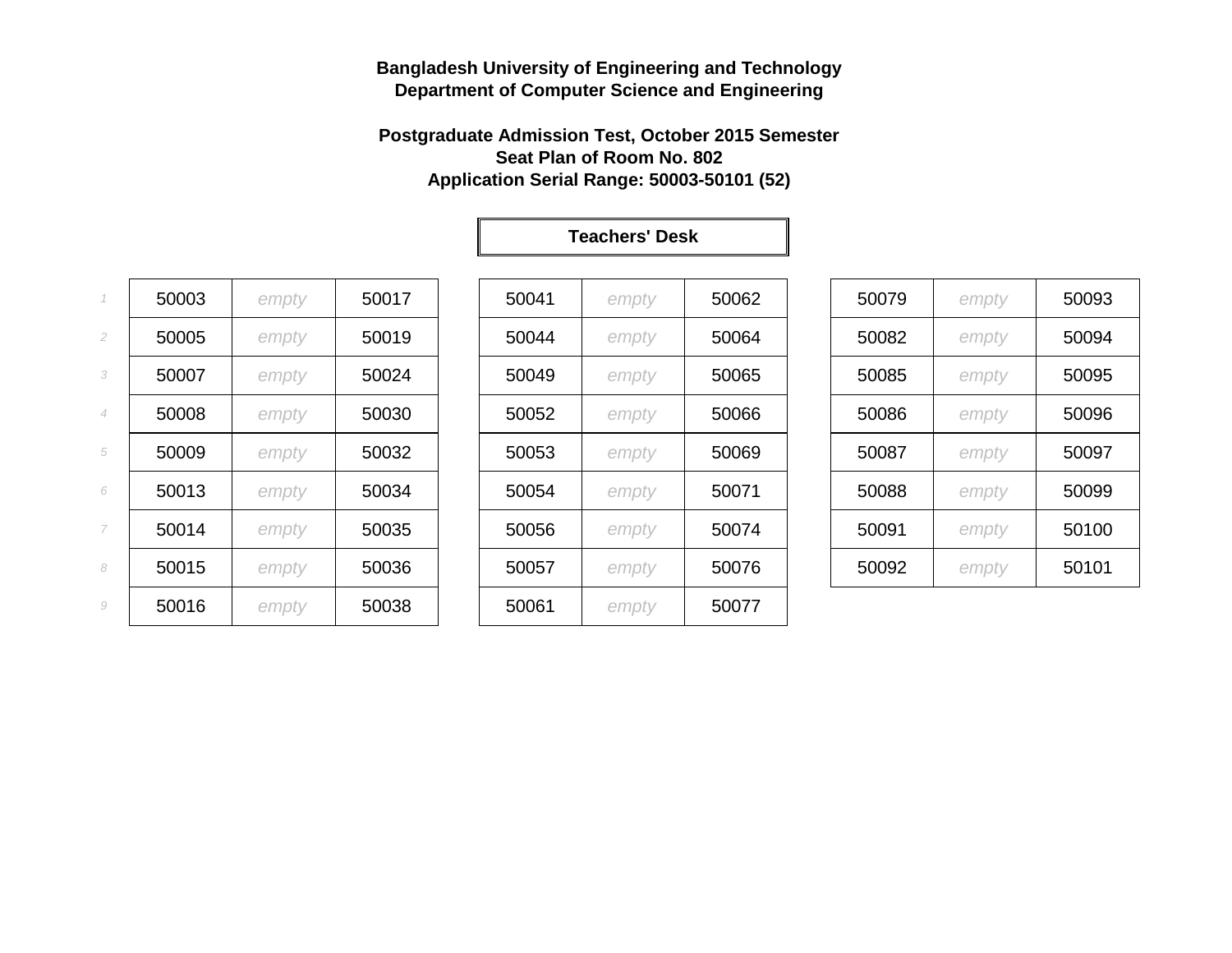**Postgraduate Admission Test, October 2015 Semester Seat Plan of Room No. 803 Application Serial Range: 50103-50213 (68)**

**Teachers' Desk**

*empty* 50172

| $\mathcal I$   | 50103 | empty | 50125 | 50144 | empty | 50160 | 50175 | empty | 50195 |
|----------------|-------|-------|-------|-------|-------|-------|-------|-------|-------|
| $\overline{2}$ | 50105 | empty | 50126 | 50146 | empty | 50162 | 50176 | empty | 50197 |
| 3              | 50107 | empty | 50127 | 50147 | empty | 50163 | 50177 | empty | 50198 |
| 4              | 50110 | empty | 50129 | 50148 | empty | 50164 | 50180 | empty | 50199 |
| 5              | 50112 | empty | 50130 | 50149 | empty | 50165 | 50181 | empty | 50203 |
| 6              | 50114 | empty | 50132 | 50150 | empty | 50166 | 50182 | empty | 50204 |
| 7              | 50116 | empty | 50134 | 50152 | empty | 50167 | 50183 | empty | 50206 |
| 8              | 50117 | empty | 50137 | 50153 | empty | 50168 | 50184 | empty | 50207 |
| 9              | 50119 | empty | 50139 | 50154 | empty | 50169 | 50188 | empty | 50211 |
| 10             | 50120 | empty | 50140 | 50155 | empty | 50170 | 50190 | empty | 50212 |
| 11             | 50121 | empty | 50141 | 50157 | empty | 50171 | 50194 | empty | 50213 |
|                |       |       |       |       |       |       |       |       |       |

| 50175 | empty | 50195 |
|-------|-------|-------|
| 50176 | empty | 50197 |
| 50177 | empty | 50198 |
| 50180 | empty | 50199 |
| 50181 | empty | 50203 |
| 50182 | empty | 50204 |
| 50183 | empty | 50206 |
| 50184 | empty | 50207 |
| 50188 | empty | 50211 |
| 50190 | empty | 50212 |
| 50194 | empty | 50213 |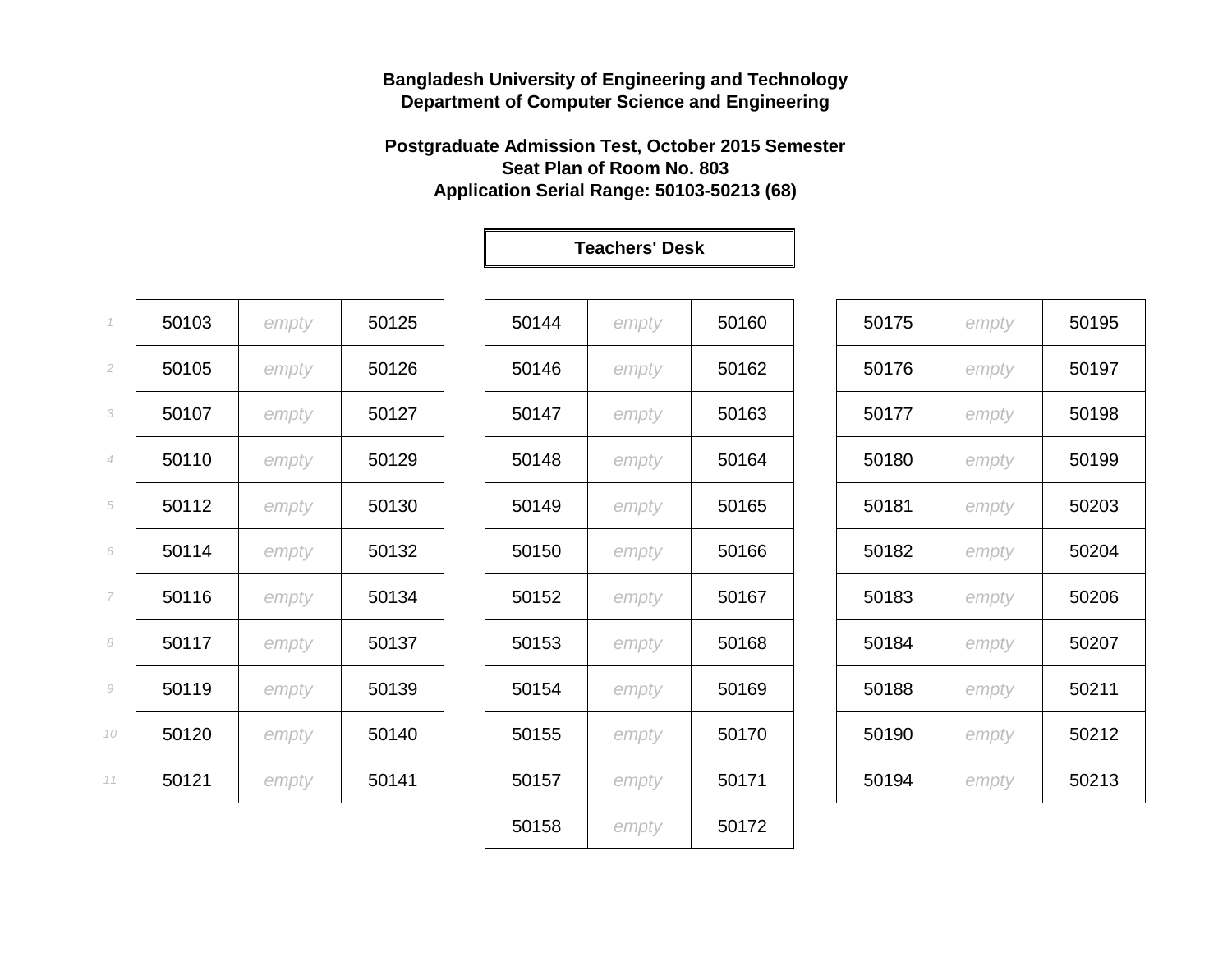#### **Postgraduate Admission Test, October 2015 Semester Seat Plan of Room No. 804 Application Serial Range: 50214-50298 (52)**

|                          | 50214 | empty | 50226 | 50238 | empty | 50252 | 50266 | empty | 50283 |
|--------------------------|-------|-------|-------|-------|-------|-------|-------|-------|-------|
| $\overline{2}$           | 50215 | empty | 50227 | 50239 | empty | 50253 | 50270 | empty | 50288 |
| 3                        | 50216 | empty | 50228 | 50240 | empty | 50257 | 50271 | empty | 50289 |
| $\overline{4}$           | 50218 | empty | 50230 | 50241 | empty | 50258 | 50273 | empty | 50290 |
| 5                        | 50219 | empty | 50231 | 50243 | empty | 50259 | 50274 | empty | 50291 |
| 6                        | 50222 | empty | 50232 | 50245 | empty | 50260 | 50275 | empty | 50295 |
| $\overline{\phantom{a}}$ | 50223 | empty | 50234 | 50247 | empty | 50261 | 50276 | empty | 50296 |
| 8                        | 50225 | empty | 50235 | 50249 | empty | 50262 | 50281 | empty | 50297 |
|                          |       |       |       |       |       |       |       |       |       |

| $\mathcal I$ | 50214 | empty | 50226 | 50238 | empty | 50252 | 50266 | empty | 50283 |
|--------------|-------|-------|-------|-------|-------|-------|-------|-------|-------|
| 2            | 50215 | empty | 50227 | 50239 | empty | 50253 | 50270 | empty | 50288 |
| 3            | 50216 | empty | 50228 | 50240 | empty | 50257 | 50271 | empty | 50289 |
| 4            | 50218 | empty | 50230 | 50241 | empty | 50258 | 50273 | empty | 50290 |
| 5            | 50219 | empty | 50231 | 50243 | empty | 50259 | 50274 | empty | 50291 |
| 6            | 50222 | empty | 50232 | 50245 | empty | 50260 | 50275 | empty | 50295 |
| 7            | 50223 | empty | 50234 | 50247 | empty | 50261 | 50276 | empty | 50296 |
| 8            | 50225 | empty | 50235 | 50249 | empty | 50262 | 50281 | empty | 50297 |
| 9            |       |       |       | 50251 | empty | 50263 | 50282 | empty | 50298 |
|              |       |       |       |       |       |       |       |       |       |

| 50266 | empty | 50283 |
|-------|-------|-------|
| 50270 | empty | 50288 |
| 50271 | empty | 50289 |
| 50273 | empty | 50290 |
| 50274 | empty | 50291 |
| 50275 | empty | 50295 |
| 50276 | empty | 50296 |
| 50281 | empty | 50297 |
| 50282 | empty | 50298 |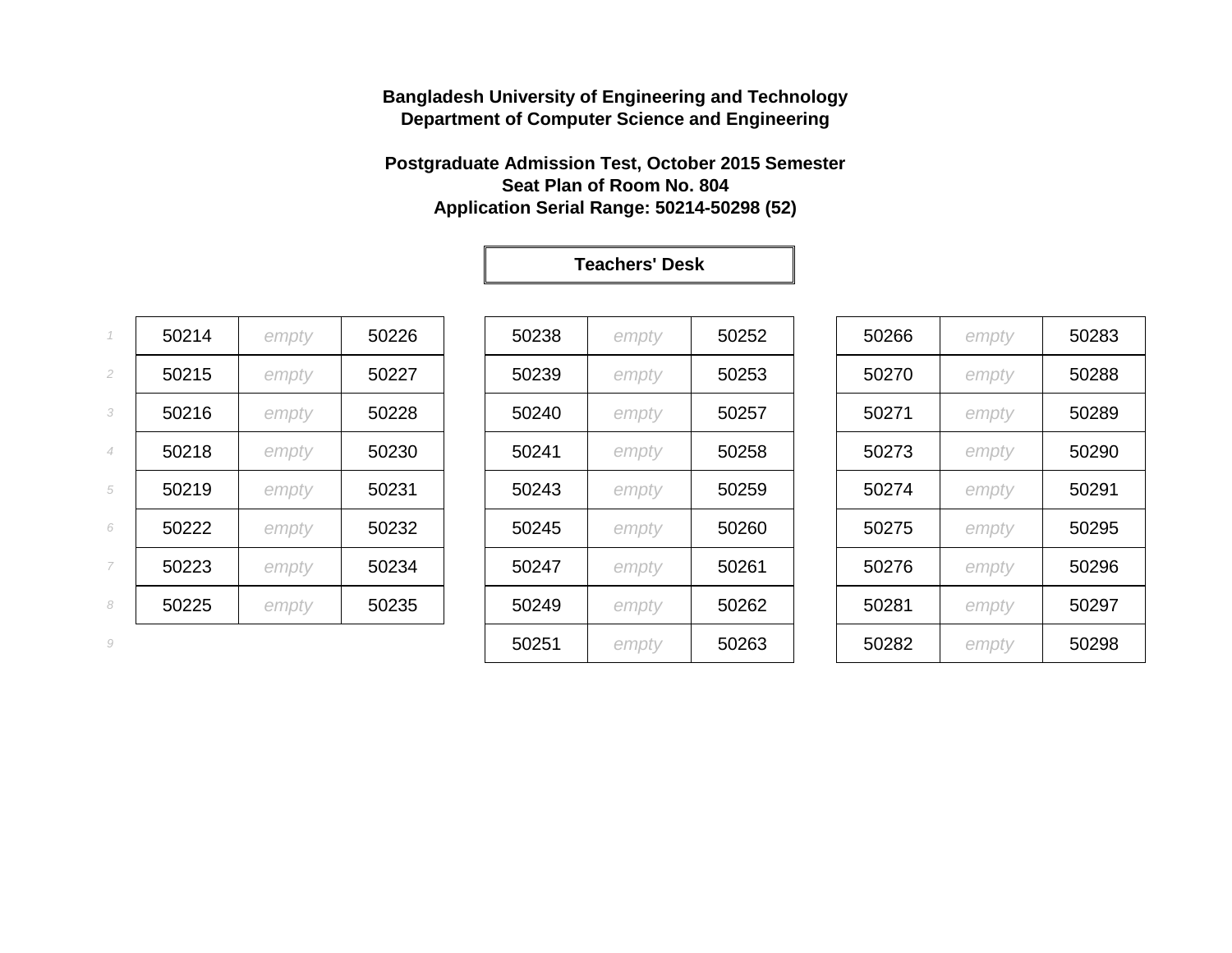#### **Postgraduate Admission Test, October 2015 Semester Seat Plan of Room No. 805 Application Serial Range: 50300-50373 (52)**

| $\mathcal I$   | 50300 | empty | 50315 | 50330 | empty | 50345 | 50357 | empty | 50367 |
|----------------|-------|-------|-------|-------|-------|-------|-------|-------|-------|
| 2              | 50301 | empty | 50316 | 50331 | empty | 50346 | 50361 | empty | 50368 |
| 3              | 50303 | empty | 50317 | 50334 | empty | 50350 | 50362 | empty | 50369 |
| $\overline{4}$ | 50304 | empty | 50318 | 50335 | empty | 50351 | 50363 | empty | 50370 |
| 5              | 50305 | empty | 50320 | 50336 | empty | 50352 | 50364 | empty | 50371 |
| 6              | 50306 | empty | 50321 | 50339 | empty | 50353 | 50365 | empty | 50372 |
| $\overline{7}$ | 50307 | empty | 50323 | 50340 | empty | 50354 | 50366 | empty | 50373 |
| 8              | 50308 | empty | 50324 | 50343 | empty | 50355 |       |       |       |
| 9              | 50309 | empty | 50325 | 50344 | empty | 50356 |       |       |       |
| 10             | 50310 | empty | 50326 |       |       |       |       |       |       |
|                |       |       |       |       |       |       |       |       |       |

| 50330 | empty | 50345 |
|-------|-------|-------|
| 50331 | empty | 50346 |
| 50334 | empty | 50350 |
| 50335 | empty | 50351 |
| 50336 | empty | 50352 |
| 50339 | empty | 50353 |
| 50340 | empty | 50354 |
| 50343 | empty | 50355 |
| 50344 | empty | 50356 |

| 50357 | empty | 50367 |
|-------|-------|-------|
| 50361 | empty | 50368 |
| 50362 | empty | 50369 |
| 50363 | empty | 50370 |
| 50364 | empty | 50371 |
| 50365 | empty | 50372 |
| 50366 | empty | 50373 |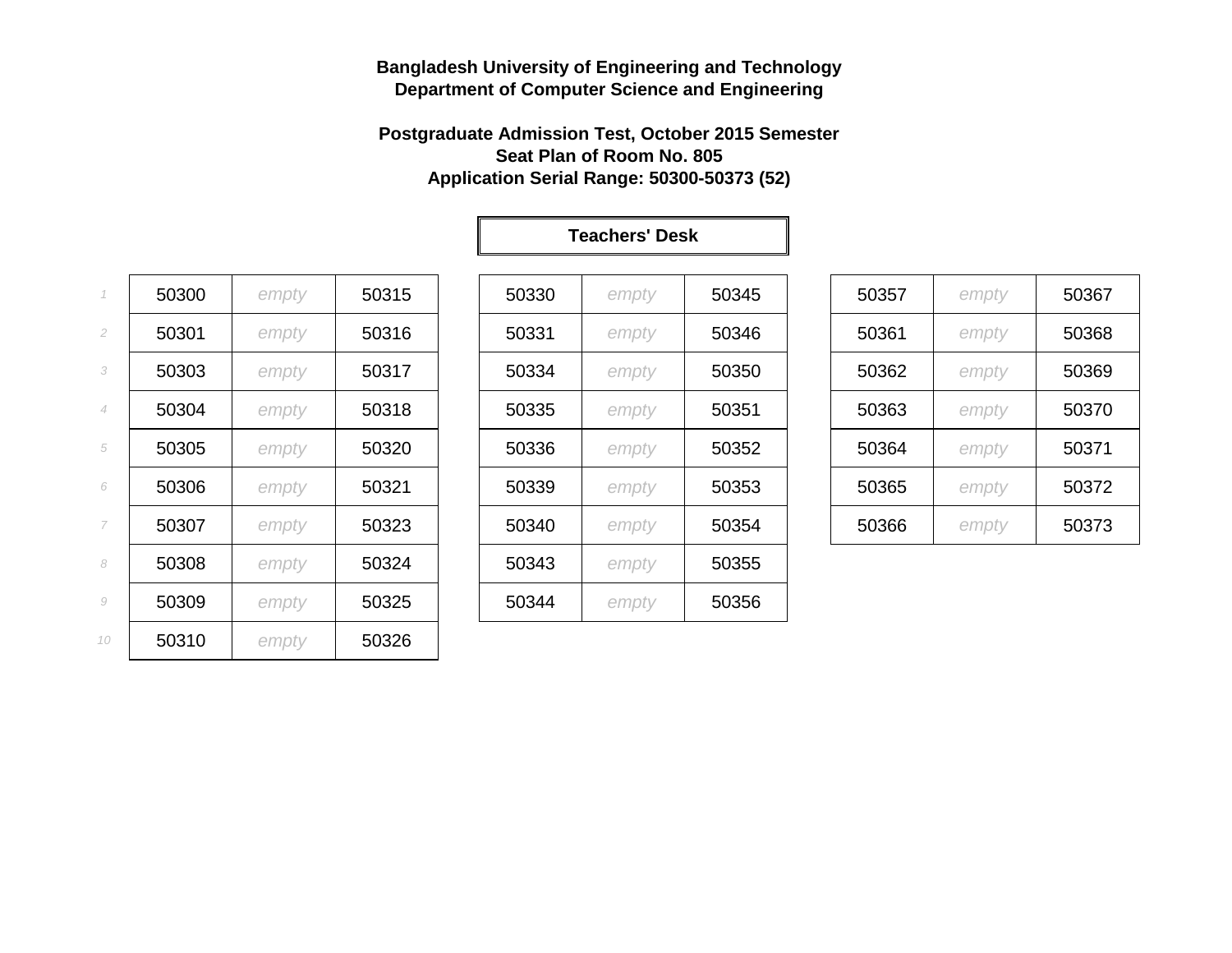#### **Postgraduate Admission Test, October 2015 Semester Seat Plan of Room No. 808-A Application Serial Range: 50374-50462 (54)**

|                |       |       |       | <b>Teachers' Desk</b> |       |       |       |
|----------------|-------|-------|-------|-----------------------|-------|-------|-------|
| $\mathcal I$   | 50374 | empty | 50395 |                       | 50417 | empty | 50439 |
| $\mathfrak{2}$ | 50375 | empty | 50399 |                       | 50421 | empty | 50441 |
| 3              | 50377 | empty | 50400 |                       | 50422 | empty | 50443 |
| $\overline{4}$ | 50379 | empty | 50402 |                       | 50425 | empty | 50448 |
| 5              | 50380 | empty | 50403 |                       | 50427 | empty | 50449 |
| 6              | 50385 | empty | 50405 |                       | 50429 | empty | 50450 |
| 7              | 50386 | empty | 50406 |                       | 50430 | empty | 50451 |
| 8              | 50387 | empty | 50407 |                       | 50432 | empty | 50452 |
| $\mathcal G$   | 50388 | empty | 50409 |                       | 50434 | empty | 50454 |
| 10             | 50390 | empty | 50410 |                       | 50435 | empty | 50456 |
| 11             | 50391 | empty | 50411 |                       | 50436 | empty | 50460 |
| 12             | 50392 | empty | 50412 |                       | 50437 | empty | 50461 |
| 13             | 50393 | empty | 50413 |                       | 50438 | empty | 50462 |
| 14             | 50394 | empty | 50415 |                       |       |       |       |
|                |       |       |       |                       |       |       |       |

| 50417 | empty | 50439 |
|-------|-------|-------|
| 50421 | empty | 50441 |
| 50422 | empty | 50443 |
| 50425 | empty | 50448 |
| 50427 | empty | 50449 |
| 50429 | empty | 50450 |
| 50430 | empty | 50451 |
| 50432 | empty | 50452 |
| 50434 | empty | 50454 |
| 50435 | empty | 50456 |
| 50436 | empty | 50460 |
| 50437 | empty | 50461 |
| 50438 | empty | 50462 |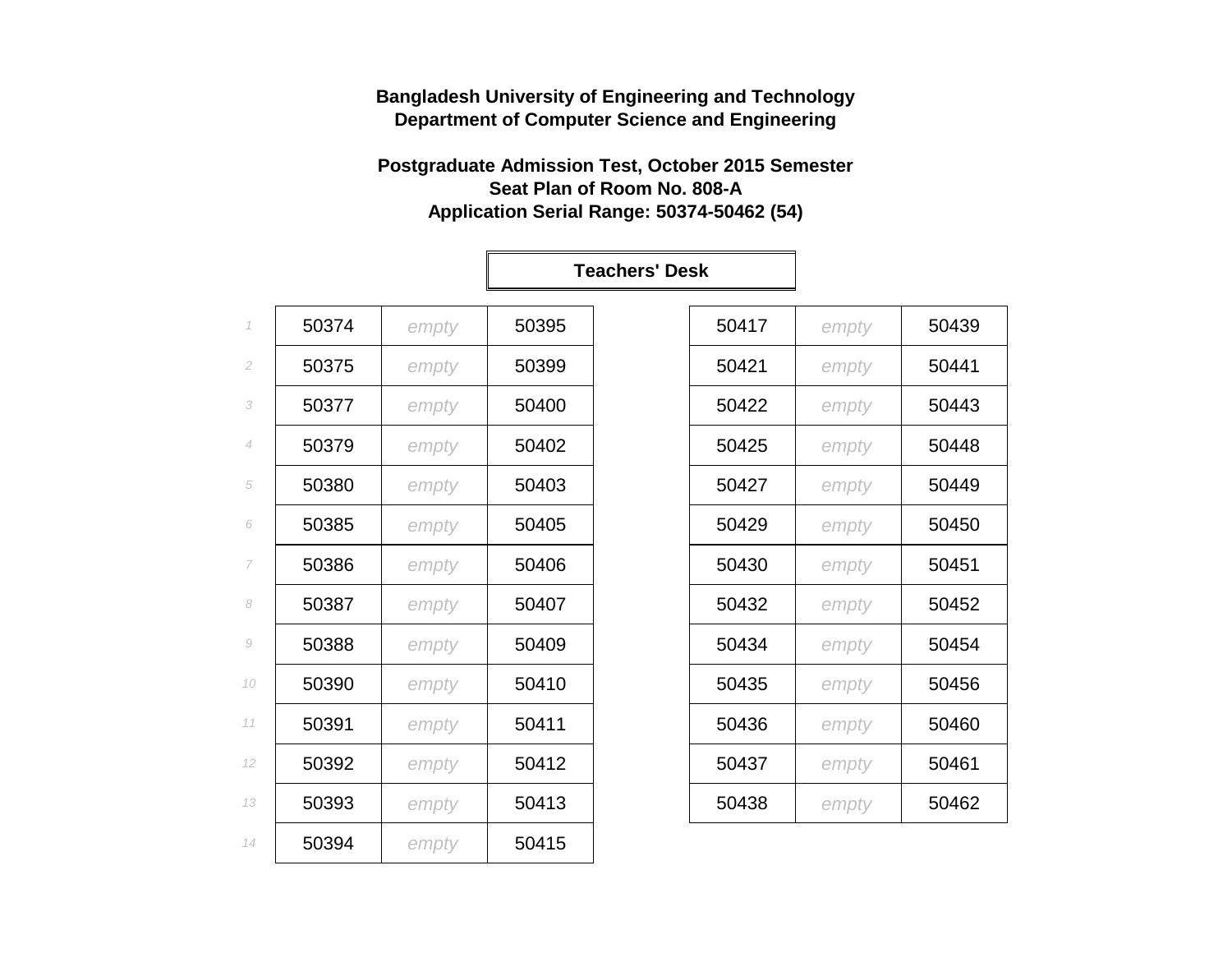**Postgraduate Admission Test, October 2015 Semester Seat Plan of Room No. 808-B Application Serial Range: 50463-50533 (46)**

| $\mathcal I$        | 50463 | empty | 50483 | 50495 | empty | 50519 |
|---------------------|-------|-------|-------|-------|-------|-------|
| $\mathfrak{2}$      | 50464 | empty | 50484 | 50496 | empty | 50521 |
| 3                   | 50465 | empty | 50485 | 50501 | empty | 50522 |
| $\overline{4}$      | 50466 | empty | 50486 | 50502 | empty | 50525 |
| 5                   | 50470 | empty | 50488 | 50505 | empty | 50526 |
| 6                   | 50472 | empty | 50489 | 50510 | empty | 50527 |
| $\overline{7}$      | 50474 | empty | 50490 | 50511 | empty | 50528 |
| 8                   | 50475 | empty | 50491 | 50512 | empty | 50529 |
| $\mathcal{G}% _{0}$ | 50479 | empty | 50492 | 50513 | empty | 50530 |
| 10                  | 50481 | empty | 50493 | 50514 | empty | 50531 |
| 11                  | 50482 | empty | 50494 | 50515 | empty | 50532 |
|                     |       |       |       |       |       |       |

| 50495 | empty | 50519 |
|-------|-------|-------|
| 50496 | empty | 50521 |
| 50501 | empty | 50522 |
| 50502 | empty | 50525 |
| 50505 | empty | 50526 |
| 50510 | empty | 50527 |
| 50511 | empty | 50528 |
| 50512 | empty | 50529 |
| 50513 | empty | 50530 |
| 50514 | empty | 50531 |
| 50515 | empty | 50532 |
| 50517 | empty | 50533 |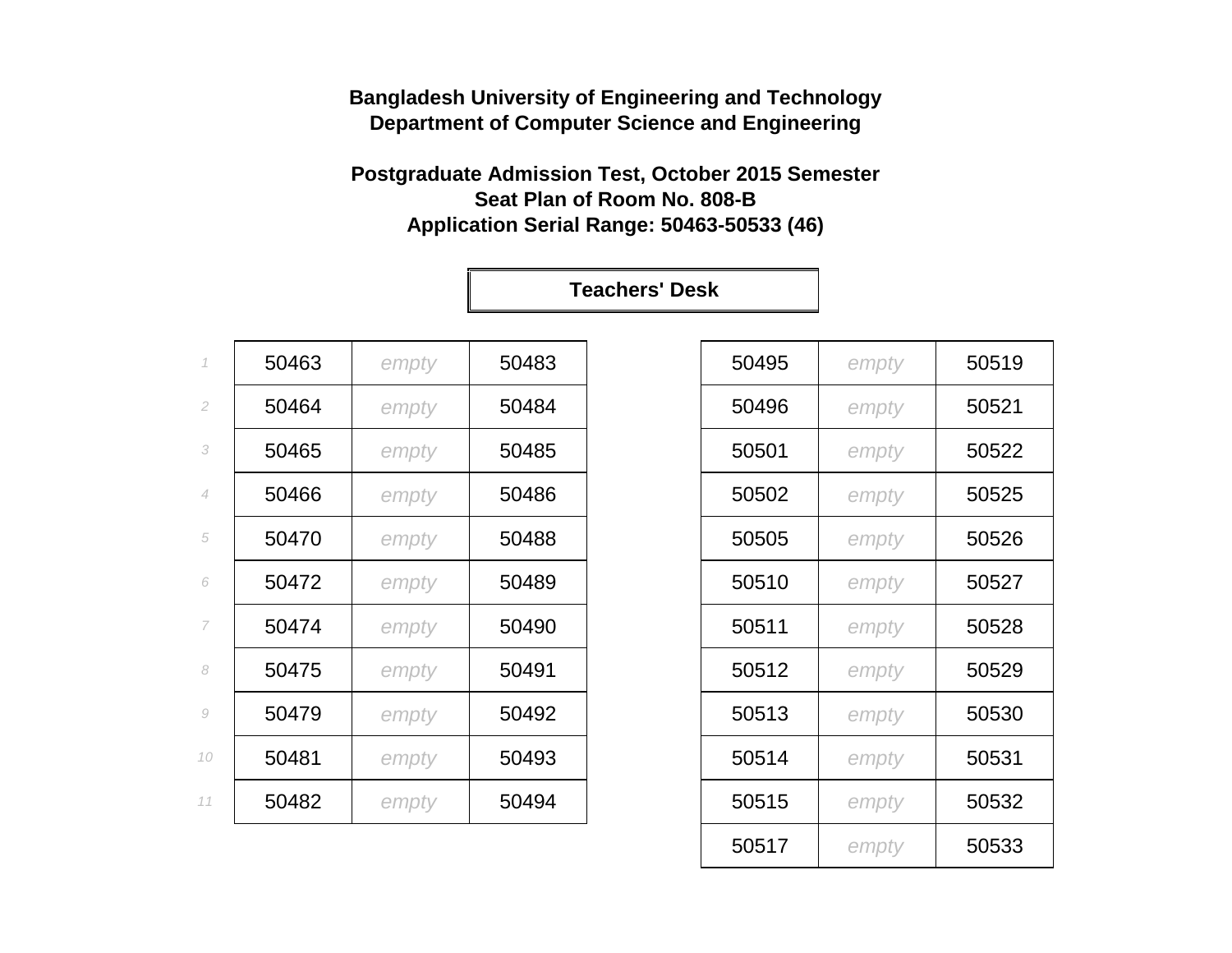## **Postgraduate Admission Test, October 2015 Semester Seat Plan of Room No. 808-C Application Serial Range: 50536-50597 (50)**

| $\mathcal I$             | 50536 | empty | 50551 | 50565 | empty | 50582 |
|--------------------------|-------|-------|-------|-------|-------|-------|
| $\sqrt{2}$               | 50537 | empty | 50552 | 50568 | empty | 50583 |
| 3                        | 50538 | empty | 50553 | 50569 | empty | 50584 |
| $\overline{4}$           | 50539 | empty | 50555 | 50570 | empty | 50586 |
| 5                        | 50540 | empty | 50556 | 50571 | empty | 50587 |
| 6                        | 50541 | empty | 50557 | 50572 | empty | 50589 |
| $\overline{\phantom{a}}$ | 50542 | empty | 50559 | 50573 | empty | 50590 |
| 8                        | 50543 | empty | 50560 | 50574 | empty | 50591 |
| $\mathcal G$             | 50544 | empty | 50561 | 50575 | empty | 50593 |
| 10                       | 50545 | empty | 50562 | 50576 | empty | 50594 |
| 11                       | 50547 | empty | 50563 | 50578 | empty | 50595 |
| 12                       | 50550 | empty | 50564 | 50579 | empty | 50596 |

| 50565 | empty | 50582 |
|-------|-------|-------|
| 50568 | empty | 50583 |
| 50569 | empty | 50584 |
| 50570 | empty | 50586 |
| 50571 | empty | 50587 |
| 50572 | empty | 50589 |
| 50573 | empty | 50590 |
| 50574 | empty | 50591 |
| 50575 | empty | 50593 |
| 50576 | empty | 50594 |
| 50578 | empty | 50595 |
| 50579 | empty | 50596 |
| 50580 | empty | 50597 |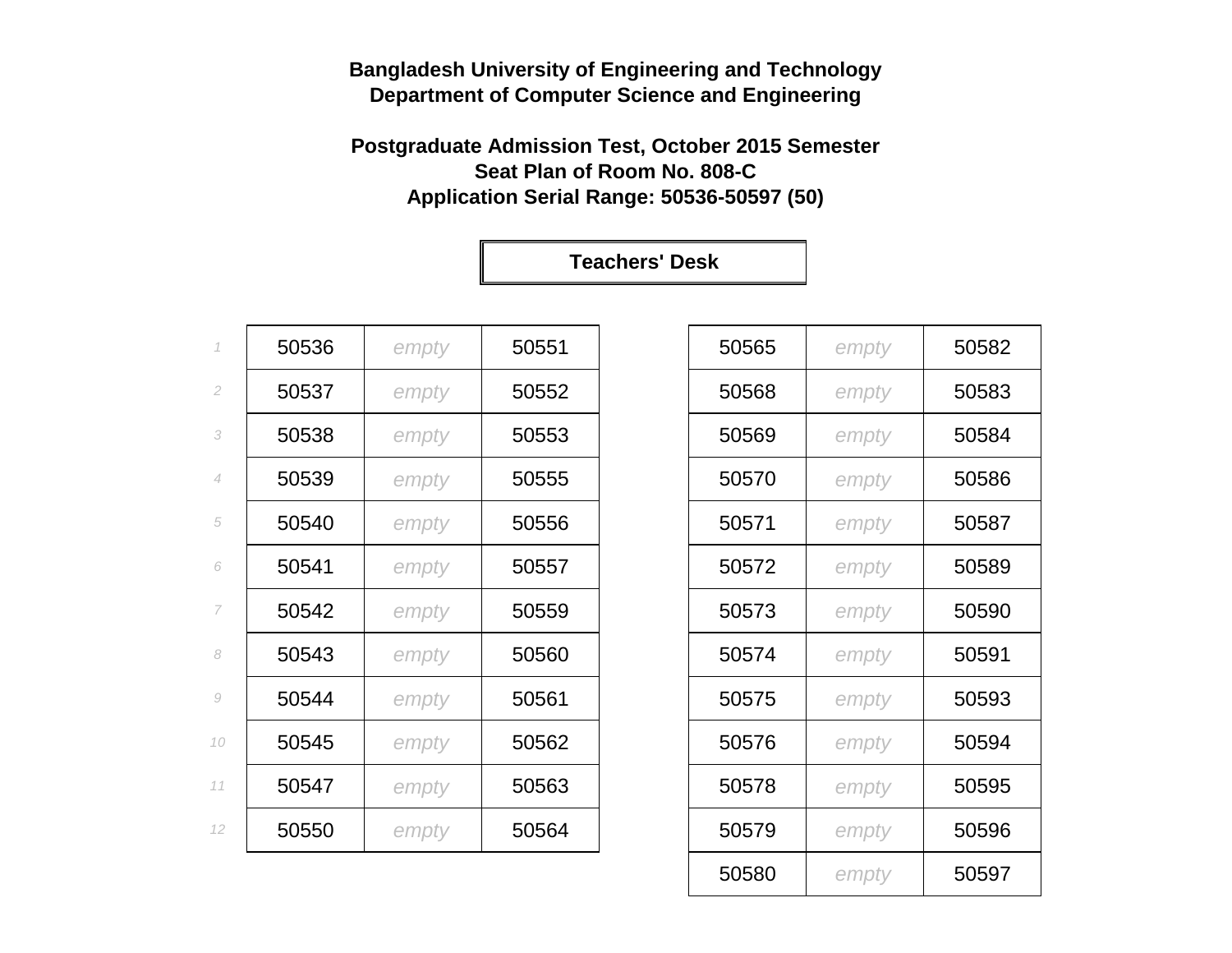#### **Postgraduate Admission Test, October 2015 Semester Seat Plan of Room No. 808-D Application Serial Range: 50598-50669 (46)**

| $\mathcal I$   | 50598 | empty | 50614 | 50635 | empty | 50656 |
|----------------|-------|-------|-------|-------|-------|-------|
| $\mathfrak{2}$ | 50599 | empty | 50616 | 50637 | empty | 50657 |
| 3              | 50600 | empty | 50617 | 50638 | empty | 50658 |
| $\overline{4}$ | 50601 | empty | 50619 | 50639 | empty | 50659 |
| 5              | 50602 | empty | 50620 | 50640 | empty | 50660 |
| 6              | 50603 | empty | 50621 | 50643 | empty | 50661 |
| 7              | 50604 | empty | 50622 | 50647 | empty | 50662 |
| 8              | 50605 | empty | 50627 | 50648 | empty | 50663 |
| 9              | 50608 | empty | 50629 | 50649 | empty | 50665 |
| 10             | 50612 | empty | 50631 | 50650 | empty | 50666 |
| 11             | 50613 | empty | 50633 | 50653 | empty | 50668 |
|                |       |       |       |       |       |       |

| 50635 | empty | 50656 |
|-------|-------|-------|
| 50637 | empty | 50657 |
| 50638 | empty | 50658 |
| 50639 | empty | 50659 |
| 50640 | empty | 50660 |
| 50643 | empty | 50661 |
| 50647 | empty | 50662 |
| 50648 | empty | 50663 |
| 50649 | empty | 50665 |
| 50650 | empty | 50666 |
| 50653 | empty | 50668 |
| 50655 | empty | 50669 |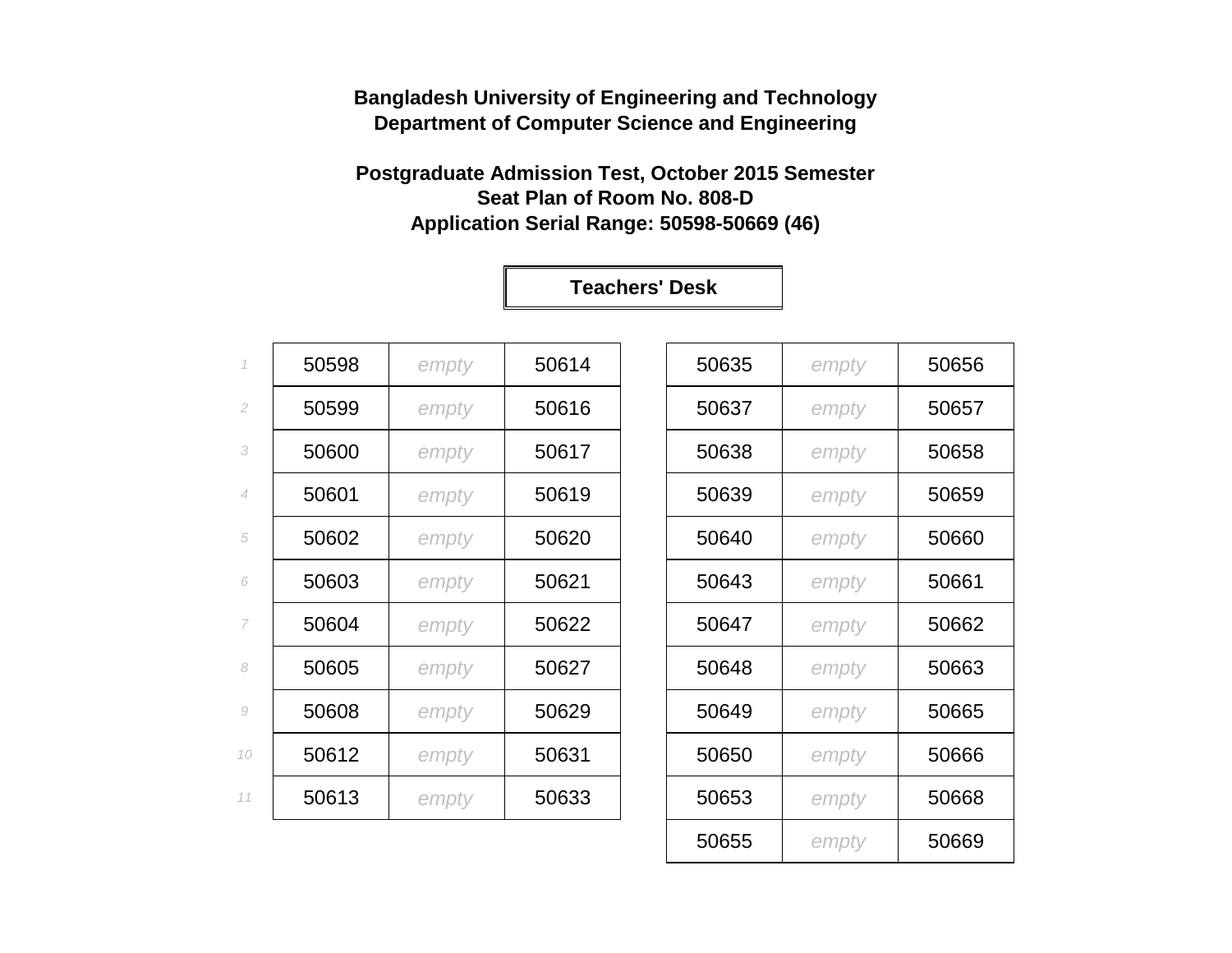#### **Postgraduate Admission Test, October 2015 Semester Seat Plan of Room No. 812-A Application Serial Range: 50670-50738 (53)**

|                | 50670 | empty | 50684 | 50697 | empty | 50709 | 50720 | empty | 50730 |
|----------------|-------|-------|-------|-------|-------|-------|-------|-------|-------|
| 2              | 50671 | empty | 50686 | 50698 | empty | 50710 | 50721 | empty | 50731 |
| 3              | 50672 | empty | 50687 | 50699 | empty | 50711 | 50722 | empty | 50732 |
| $\overline{4}$ | 50673 | empty | 50688 | 50701 | empty | 50713 | 50723 | empty | 50733 |
| 5              | 50674 | empty | 50689 | 50702 | empty | 50714 | 50724 | empty | 50734 |
| 6              | 50675 | empty | 50693 | 50703 | empty | 50715 | 50725 | empty | 50736 |
| 7              | 50678 | empty | 50694 | 50704 | empty | 50716 | 50726 | empty | 50737 |
| 8              | 50680 | empty | 50695 | 50706 | empty | 50718 | 50728 | empty | 50738 |
| 9              | 50683 | empty | 50696 | 50708 | empty | 50719 | 50729 | empty | empty |

| 50697 | empty | 50709 |
|-------|-------|-------|
| 50698 | empty | 50710 |
| 50699 | empty | 50711 |
| 50701 | empty | 50713 |
| 50702 | empty | 50714 |
| 50703 | empty | 50715 |
| 50704 | empty | 50716 |
| 50706 | empty | 50718 |
| 50708 | empty | 50719 |

| 50720 | empty | 50730 |
|-------|-------|-------|
| 50721 | empty | 50731 |
| 50722 | empty | 50732 |
| 50723 | empty | 50733 |
| 50724 | empty | 50734 |
| 50725 | empty | 50736 |
| 50726 | empty | 50737 |
| 50728 | empty | 50738 |
| 50729 | empty | empty |